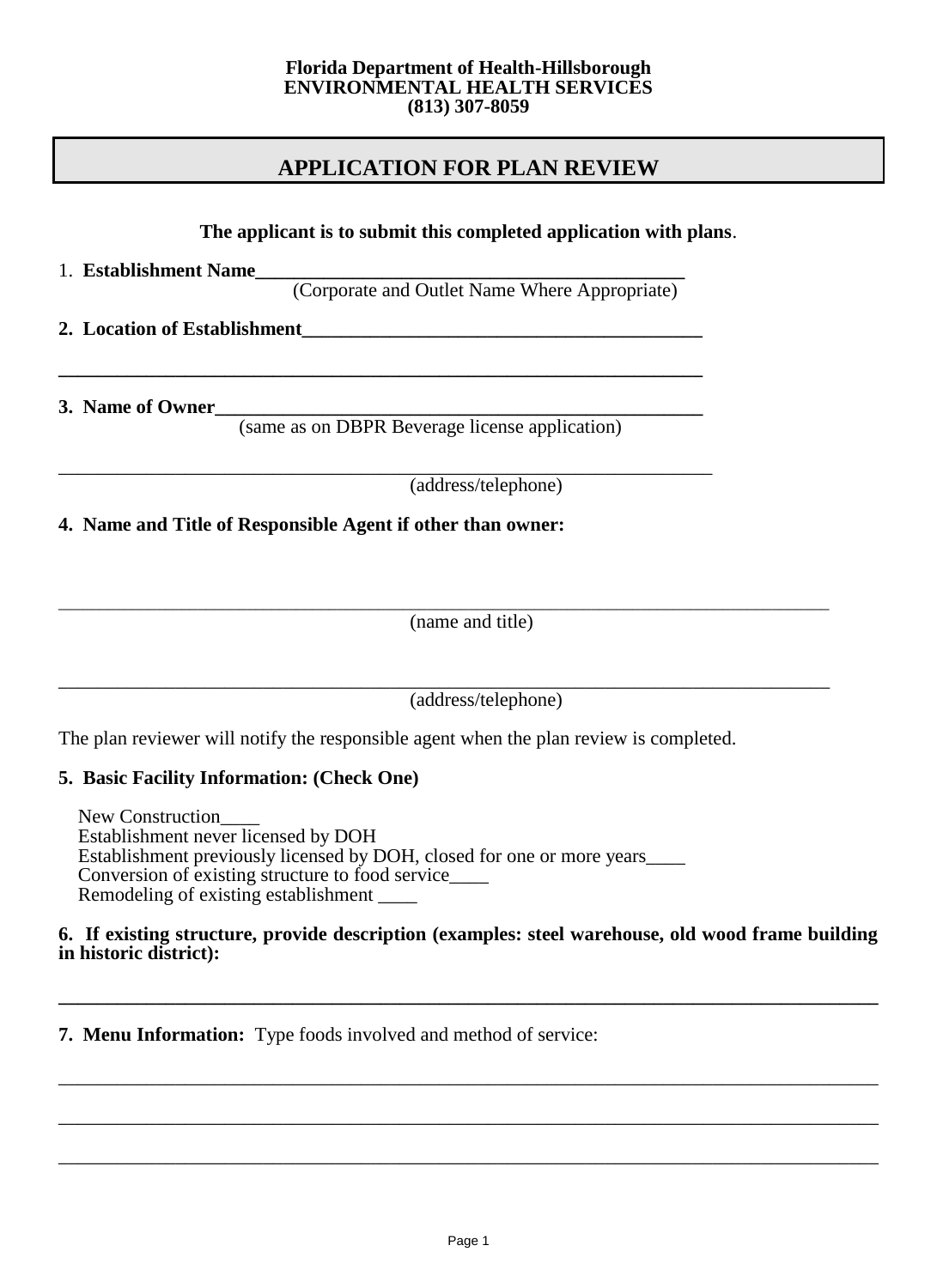#### **8. Waste Water Disposal**

**Prior to the opening inspection, the applicant must provide written approval for waste water disposal from the appropriate agency (Hillsborough County Health Department, Environmental Protection, municipality or sewer district).** Written approval may be a copy of a permit or letter signed by the authority having jurisdiction.

| Will your establishment be served by a septic tank system?  | <b>Yes</b> | - No |
|-------------------------------------------------------------|------------|------|
| Will your establishment be served by a package sewer plant? | Yes:       | No.  |

Will your establishment be served by a municipal/utility sewer? Yes No

| Number of Restroom fixtures to be provided |               |               |                 |               |  |  |
|--------------------------------------------|---------------|---------------|-----------------|---------------|--|--|
|                                            | <b>Public</b> |               | <b>Employee</b> |               |  |  |
|                                            | <b>Male</b>   | <b>Female</b> | <b>Male</b>     | <b>Female</b> |  |  |
| Toilets                                    |               |               |                 |               |  |  |
| Handwashing sinks                          |               |               |                 |               |  |  |
| urinals                                    |               |               |                 |               |  |  |

### **9. Water Supply**

Prior to the opening inspection, the applicant must provide written approval for a potable water supply from the appropriate agency (Hillsborough County Health, municipality or water district). Written approval may be a copy of a form or letter signed by the authority having jurisdiction.

Will your establishment be served by municipal utility water? Yes No

### **10. Solid Waste Disposal**

Service Company (if applicable) \_\_\_\_\_\_\_\_\_\_\_\_\_\_\_\_\_\_\_\_\_\_\_\_\_\_\_\_\_\_\_\_\_\_

Type of Storage Container(s) \_\_\_\_\_\_\_\_\_\_\_\_\_\_\_\_\_\_\_\_\_\_\_\_\_\_\_\_\_\_\_\_\_\_\_\_\_

### **11. Will establishment have an Alcoholic Beverage License?** Yes No

**If yes,** the establishment must meet all the sanitary requirements of the state before the Department staff may sign the application for beverage license. All required equipment and fixtures must be installed and operating properly before approval can be given.

### **12. Employees:**

Provide information on the anticipated number and type of workers (such as: kitchen workers, wait staff, cooks). The information should provide the total number of workers, maximum per shift and hours of establishment operation:

\_\_\_\_\_\_\_\_\_\_\_\_\_\_\_\_\_\_\_\_\_\_\_\_\_\_\_\_\_\_\_\_\_\_\_\_\_\_\_\_\_\_\_\_\_\_\_\_\_\_\_\_\_\_\_\_\_\_\_\_\_\_\_\_\_\_\_\_\_\_\_\_\_\_\_\_\_\_\_\_\_\_\_\_\_\_\_\_\_\_\_\_\_\_\_\_\_\_\_\_

\_\_\_\_\_\_\_\_\_\_\_\_\_\_\_\_\_\_\_\_\_\_\_\_\_\_\_\_\_\_\_\_\_\_\_\_\_\_\_\_\_\_\_\_\_\_\_\_\_\_\_\_\_\_\_\_\_\_\_\_\_\_\_\_\_\_\_\_\_\_\_\_\_\_\_\_\_\_\_\_\_\_\_\_

### **13. Projected Service Capacity:**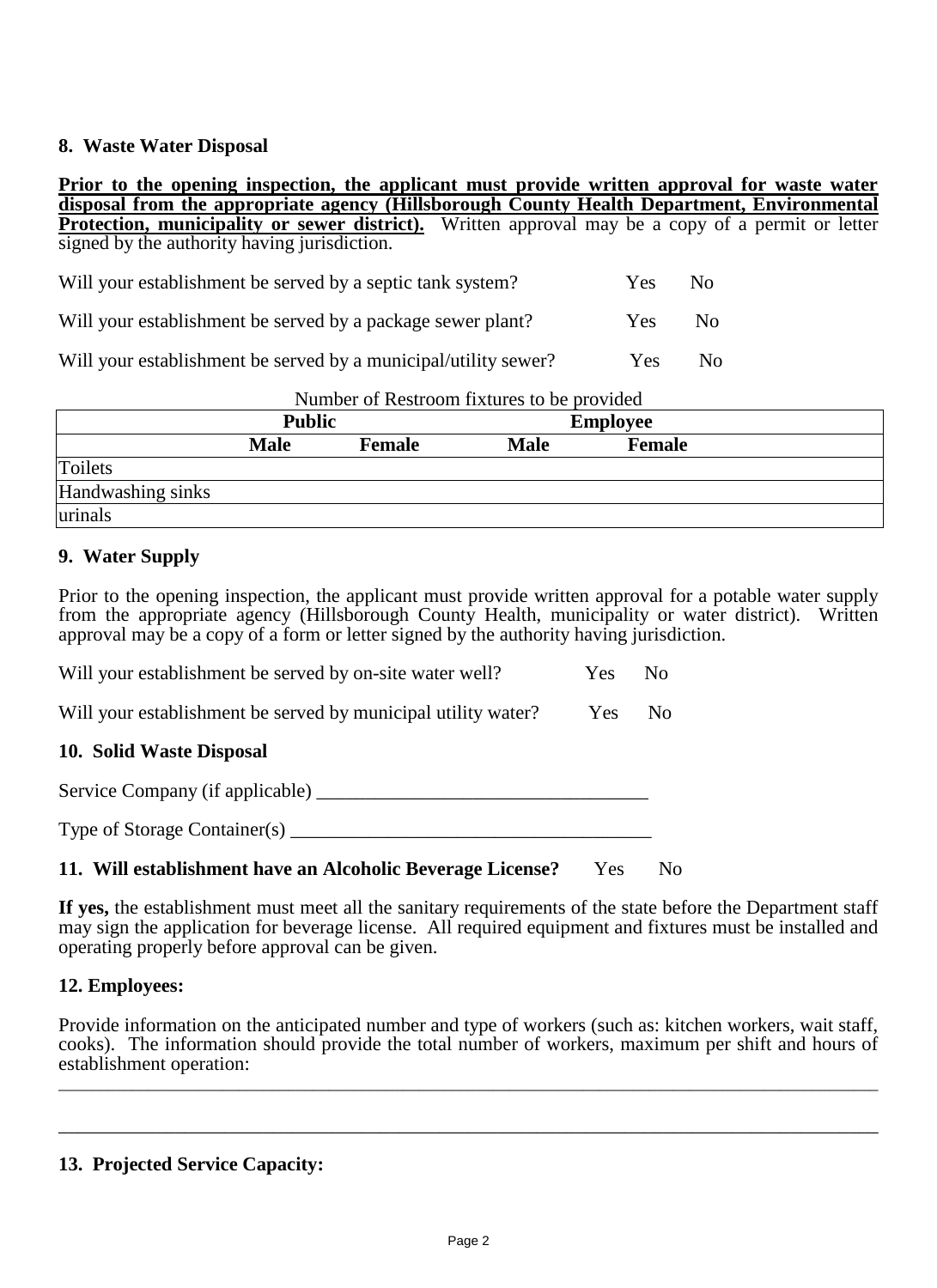| Number of Seats |  |  |
|-----------------|--|--|
|                 |  |  |

### **14. Construction:**

| Anticipated Start                 |                                                  | Completion |                                                                          |
|-----------------------------------|--------------------------------------------------|------------|--------------------------------------------------------------------------|
|                                   | (date)                                           |            | (date)                                                                   |
| <b>15. Fees:</b>                  |                                                  |            |                                                                          |
|                                   |                                                  |            | <b>Annual Sanitation Certificate Fee per Food Service Establishment:</b> |
| Total                             |                                                  |            |                                                                          |
| 3. Detention Facility \$275.00    |                                                  |            |                                                                          |
| 4. Bar/Lounge \$215.00            |                                                  |            |                                                                          |
|                                   | 5. Fraternal/Civic Organization \$215.00         |            |                                                                          |
| 6. Movie Theater \$215.00         |                                                  |            |                                                                          |
| 7. School Cafeteria               |                                                  |            |                                                                          |
|                                   | a. Operating for 9 months out of a year \$195.00 |            |                                                                          |
|                                   | b. Operating for more than 9 months \$225.00     |            |                                                                          |
| 8. Residential Facility \$160.00  |                                                  |            |                                                                          |
| 9. Other Food Service \$215.00    |                                                  |            |                                                                          |
| 11. Limited Food Service \$135.00 |                                                  |            |                                                                          |
| 12. Caterer \$205.00              |                                                  |            |                                                                          |
| 13. Mobile Food Unit \$205.00     |                                                  |            |                                                                          |
|                                   | 14. Vending Machine Dispensing \$110.00          |            |                                                                          |
|                                   | 15. Potentially Hazardous Food \$110.00          |            |                                                                          |
|                                   |                                                  |            |                                                                          |

The following schedule of fees is established for plan reviews, food service worker training and testing, alcoholic beverage establishment sanitation inspections, re inspections, late renewals:

- 1. Plan review \$ 40.00 per hour
	- Public schools, colleges, and vocational teaching facilities are exempt from this fee.
- 2. Food establishment worker training course (per person) \$ 20.00
- 3. Sanitation inspection
	- a. Alcoholic beverage inspection approval \$ 30.00
	- b. Requests for inspection \$ 40.00
- 4. Re inspection \$ 75.00 (for each re inspection after the first)
- 5. Late renewal of certificate \$ 50.00
- 6. Temporary event food service establishment
	- a. Sponsor without an existing sanitation certificate \$100.00
	- b. Vendor or booth at an establishment or location \$ 50.00 without an existing sanitation certificate

### **16. Please allow the Florida Department of Health-Hillsborough a minimum of three working days to schedule an inspection to open the establishment.**

**17. Comments\_\_\_\_\_\_\_\_\_\_\_\_\_\_\_\_\_\_\_\_\_\_\_\_\_\_\_\_\_\_\_\_\_\_\_\_\_\_\_\_\_\_\_\_\_\_\_\_\_\_\_\_\_\_\_\_\_\_\_\_\_\_\_\_\_\_\_\_**

**18. Signature of Applicant\_\_\_\_\_\_\_\_\_\_\_\_\_\_\_\_\_\_\_\_\_\_\_\_\_\_\_\_\_\_\_ Date\_\_\_\_\_\_\_\_\_\_\_\_\_\_\_\_\_\_\_**

**\_\_\_\_\_\_\_\_\_\_\_\_\_\_\_\_\_\_\_\_\_\_\_\_\_\_\_\_\_\_\_\_\_\_\_\_\_\_\_\_\_\_\_\_\_\_\_\_\_\_\_\_\_\_\_\_\_\_\_\_\_\_\_\_\_\_\_\_\_\_\_\_\_\_\_\_\_\_\_\_\_\_\_**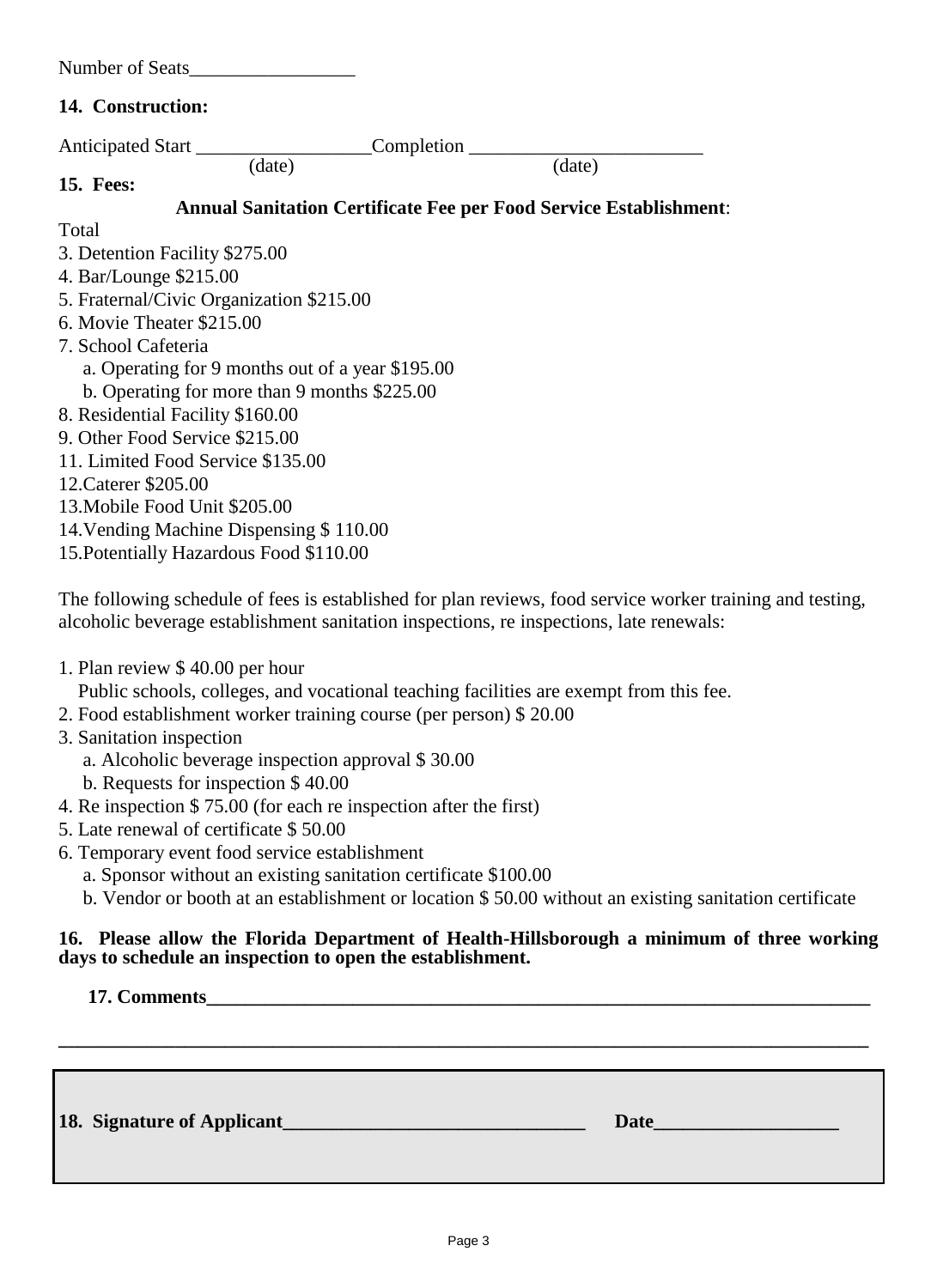# **Instructions for Completing Application for Plan Review**

- 1. Establishment Name: Name by which the business will be publicly known.
- 2. Location of Establishment: The address of the physical location of the business.
- 3. Name of Owner: This is the name of the business owner, but not necessarily the owner of the property. Provide an address and telephone number where the owner may be contacted during routine business hours.
- 4. Name and Title of Responsible Agent if other than owner: This is an individual who has authorization to make binding decisions. Provide an address and telephone number where this person may be contacted during routine business hours.
- 5. Basic Facility Information: Check the item that most closely describes the type of construction.
- 6. Provide description of existing structure: The description should include information about the age, structural materials, previous occupancy and use, type of location, and other information that would help a plan reviewer focus on construction needs for a particular food service operation.
- 7. Menu Information: Provide information about the type of foods to be served and how they are to be served. Provide a copy of the menu if one is available.
- 8. Waste Water Disposal: Indicate which type of disposal is expected to be used by the proposed business.
- 9. Water supply: Indicate which type of water supply is expected to be used by the proposed business. Indicate if more than one source will be used (e.g., well for irrigation, municipal for inside the building).
- 10. Solid Waste Disposal: Indicate what companies or agencies will dispose of garbage, the type of container garbage will be stored in (e.g. garbage cans, dumpsters or compactors), and how the storage containers will be cleaned. If cleaned on the business premises, then connection to approved waste water will be necessary.
- 11. Alcoholic Beverage License: Indicate if the establishment will provide consumption of alcoholic beverage on the premises. Indicate yes if alcohol will be served either when the business is new or will be added later.
- 12. Employees: Indicate the type and maximum number of employees that are anticipated. Include hours of business operation.
- 13. Projected service capacity: The number of seats includes seating inside and outside, including stools, benches and chairs.
- 14. Construction: Enter the dates that work should begin and end in preparing to open the proposed business.
- 15. Information concerning fees.
- 16. Information concerning scheduling of opening inspections.
- 17. Comments: Clarify any of the above requests for information and indicate any need for additional assistance from the Hillsborough County Health Department
- 18. Signature of Applicant: If the signature is not legible, print your name near the signature. Date: Provide the date the application is completed.